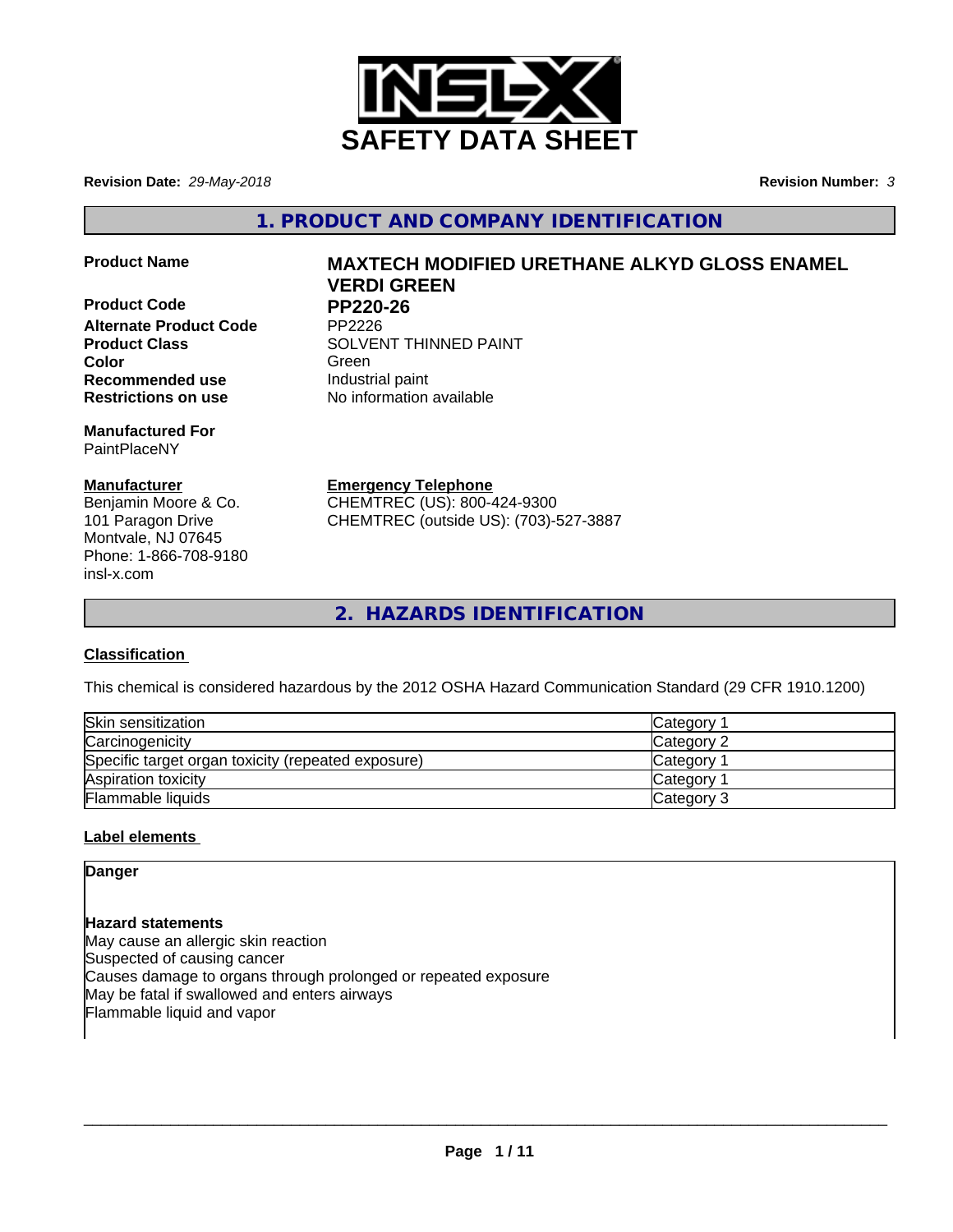## \_\_\_\_\_\_\_\_\_\_\_\_\_\_\_\_\_\_\_\_\_\_\_\_\_\_\_\_\_\_\_\_\_\_\_\_\_\_\_\_\_\_\_\_\_\_\_\_\_\_\_\_\_\_\_\_\_\_\_\_\_\_\_\_\_\_\_\_\_\_\_\_\_\_\_\_\_\_\_\_\_\_\_\_\_\_\_\_\_\_\_\_\_ PP220-26 - **MAXTECH MODIFIED URETHANE ALKYD GLOSS ENAMEL VERDI GREEN**



**Appearance** liquid

**Odor** solvent

# **Precautionary Statements - Prevention**

Obtain special instructions before use Do not handle until all safety precautions have been read and understood Use personal protective equipment as required Contaminated work clothing should not be allowed out of the workplace Wear protective gloves Do not breathe dust/fume/gas/mist/vapors/spray Wash face, hands and any exposed skin thoroughly after handling Do not eat, drink or smoke when using this product Keep away from heat, hot surfaces, sparks, open flames and other ignition sources. No smoking Keep container tightly closed Ground/bond container and receiving equipment Use explosion-proof electrical/ventilating/lighting/equipment Use only non-sparking tools Take precautionary measures against static discharge

# **Precautionary Statements - Response**

IF exposed or concerned: Get medical advice/attention **Skin** If skin irritation or rash occurs: Get medical advice/attention Wash contaminated clothing before reuse IF ON SKIN (or hair): Remove/Take off immediately all contaminated clothing. Rinse skin with water/shower **Ingestion** IF SWALLOWED: Immediately call a POISON CENTER or doctor/physician Do NOT induce vomiting **Fire** In case of fire: Use CO2, dry chemical, or foam for extinction

# **Precautionary Statements - Storage**

Store locked up Store in a well-ventilated place. Keep cool

# **Precautionary Statements - Disposal**

Dispose of contents/container to an approved waste disposal plant

# **Hazards not otherwise classified (HNOC)**

Rags, steel wool or waste soaked with this product may spontaneously catch fire if improperly discarded

# **Other information**

No information available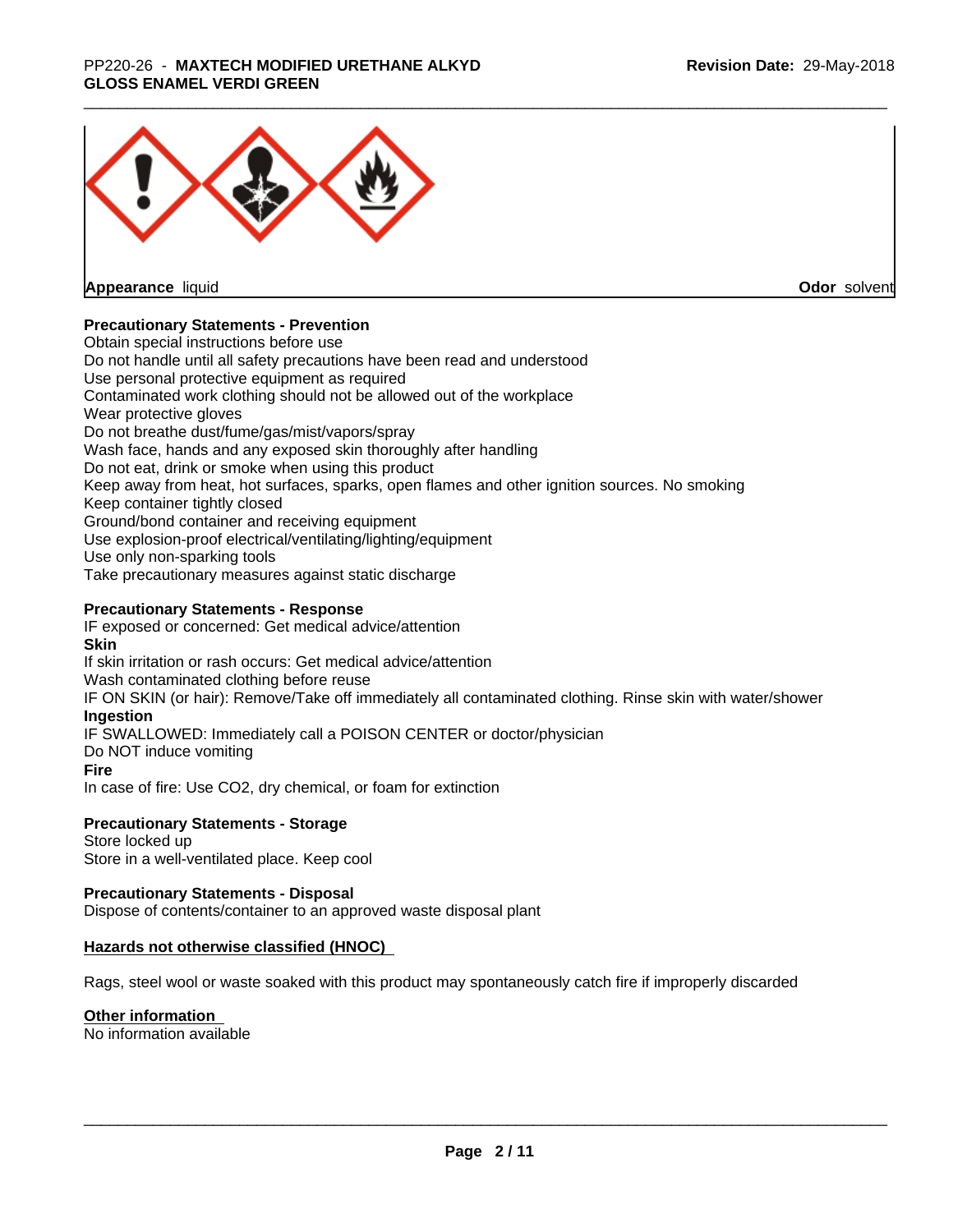# **3. COMPOSITION/INFORMATION ON INGREDIENTS**

| <b>Chemical name</b>         | <b>CAS No.</b> | Weight-% |
|------------------------------|----------------|----------|
| Stoddard solvent             | 8052-41-3      | 30       |
| Kaolin                       | 1332-58-7      | 10       |
| Limestone                    | 1317-65-3      | 10       |
| Titanium dioxide             | 13463-67-7     | 0.5      |
| Methyl ethyl ketoxime        | 96-29-7        | 0.5      |
| Cobalt bis(2-ethylhexanoate) | 136-52-7       | 0.5      |
| Ethyl benzene                | $100 - 41 - 4$ | 0.5      |

|                                                  | <b>4. FIRST AID MEASURES</b>                                                                                                                                                                                                        |
|--------------------------------------------------|-------------------------------------------------------------------------------------------------------------------------------------------------------------------------------------------------------------------------------------|
| <b>General Advice</b>                            | If symptoms persist, call a physician. Show this safety data sheet to the doctor in<br>attendance.                                                                                                                                  |
| <b>Eye Contact</b>                               | Immediately flush with plenty of water. After initial flushing, remove any contact<br>lenses and continue flushing for at least 15 minutes. Keep eye wide open while<br>rinsing. If symptoms persist, call a physician.             |
| <b>Skin Contact</b>                              | Wash off immediately with soap and plenty of water while removing all<br>contaminated clothes and shoes. If skin irritation persists, call a physician. Wash<br>clothing before reuse. Destroy contaminated articles such as shoes. |
| <b>Inhalation</b>                                | Move to fresh air. If symptoms persist, call a physician.<br>If not breathing, give artificial respiration. Call a physician immediately.                                                                                           |
| Ingestion                                        | Clean mouth with water and afterwards drink plenty of water. Do not induce<br>vomiting without medical advice. Never give anything by mouth to an unconscious<br>person. Consult a physician.                                       |
| <b>Protection Of First-Aiders</b>                | Use personal protective equipment.                                                                                                                                                                                                  |
| <b>Most Important</b><br><b>Symptoms/Effects</b> | May cause allergic skin reaction.                                                                                                                                                                                                   |
| <b>Notes To Physician</b>                        | Treat symptomatically.                                                                                                                                                                                                              |

**5. FIRE-FIGHTING MEASURES**

| <b>Suitable Extinguishing Media</b>                                    | Foam, dry powder or water. Use extinguishing measures<br>that are appropriate to local circumstances and the<br>surrounding environment.                                                                                                    |
|------------------------------------------------------------------------|---------------------------------------------------------------------------------------------------------------------------------------------------------------------------------------------------------------------------------------------|
| <b>Protective Equipment And Precautions For</b><br><b>Firefighters</b> | As in any fire, wear self-contained breathing apparatus<br>pressure-demand, MSHA/NIOSH (approved or equivalent)<br>and full protective gear.                                                                                                |
| <b>Specific Hazards Arising From The Chemical</b>                      | Combustible material. Closed containers may rupture if<br>exposed to fire or extreme heat. Keep product and empty<br>container away from heat and sources of ignition. Thermal<br>decomposition can lead to release of irritating gases and |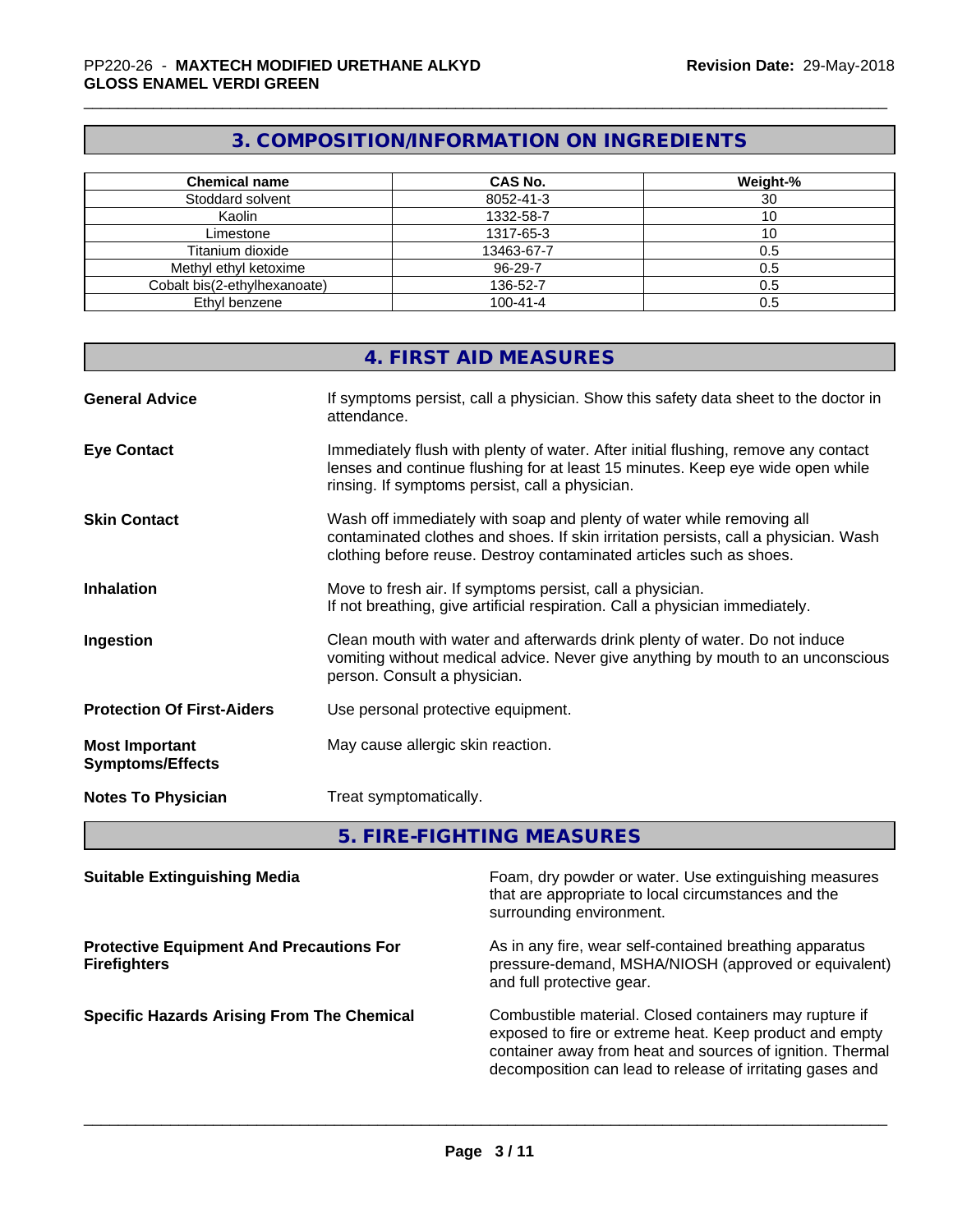|                                                                                  | vapors.                                                 |
|----------------------------------------------------------------------------------|---------------------------------------------------------|
| <b>Sensitivity To Mechanical Impact</b>                                          | No                                                      |
| <b>Sensitivity To Static Discharge</b>                                           | Yes                                                     |
| <b>Flash Point Data</b><br>Flash Point (°F)<br>Flash Point (°C)<br><b>Method</b> | 104<br>40<br><b>PMCC</b>                                |
| <b>Flammability Limits In Air</b>                                                |                                                         |
| Lower flammability limit:<br><b>Upper flammability limit:</b>                    | Not available<br>Not available                          |
| <b>NFPA</b><br>Flammability: 2<br>Health: 1                                      | <b>Instability: 0</b><br><b>Special: Not Applicable</b> |
| <b>NFPA Legend</b>                                                               |                                                         |

- 0 Not Hazardous
- 1 Slightly
- 2 Moderate
- 3 High
- 4 Severe

*The ratings assigned are only suggested ratings, the contractor/employer has ultimate responsibilities for NFPA ratings where this system is used.*

*Additional information regarding the NFPA rating system is available from the National Fire Protection Agency (NFPA) at www.nfpa.org.*

# **6. ACCIDENTAL RELEASE MEASURES**

| <b>Personal Precautions</b>      | Use personal protective equipment. Remove all sources of ignition.                                                                                                                                                                                                                                                                                                                            |  |
|----------------------------------|-----------------------------------------------------------------------------------------------------------------------------------------------------------------------------------------------------------------------------------------------------------------------------------------------------------------------------------------------------------------------------------------------|--|
| <b>Other Information</b>         | Prevent further leakage or spillage if safe to do so. Do not allow material to<br>contaminate ground water system. Prevent product from entering drains. Do not<br>flush into surface water or sanitary sewer system. Local authorities should be<br>advised if significant spillages cannot be contained.                                                                                    |  |
| <b>Environmental precautions</b> | See Section 12 for additional Ecological Information.                                                                                                                                                                                                                                                                                                                                         |  |
| <b>Methods for Cleaning Up</b>   | Dam up. Soak up with inert absorbent material. Pick up and transfer to properly<br>labeled containers. Clean contaminated surface thoroughly.                                                                                                                                                                                                                                                 |  |
|                                  | 7. HANDLING AND STORAGE                                                                                                                                                                                                                                                                                                                                                                       |  |
| <b>Handling</b>                  | Use only in area provided with appropriate exhaust ventilation. Do not breathe<br>vapors or spray mist. Wear personal protective equipment. Take precautionary<br>measures against static discharges. To avoid ignition of vapors by static electricity<br>discharge, all metal parts of the equipment must be grounded. Keep away from<br>open flames, hot surfaces and sources of ignition. |  |
| <b>Storage</b>                   | Keep containers tightly closed in a dry, cool and well-ventilated place. Keep away<br>from heat. Keep away from open flames, hot surfaces and sources of ignition.<br>Keep in properly labeled containers. Keep out of the reach of children.                                                                                                                                                 |  |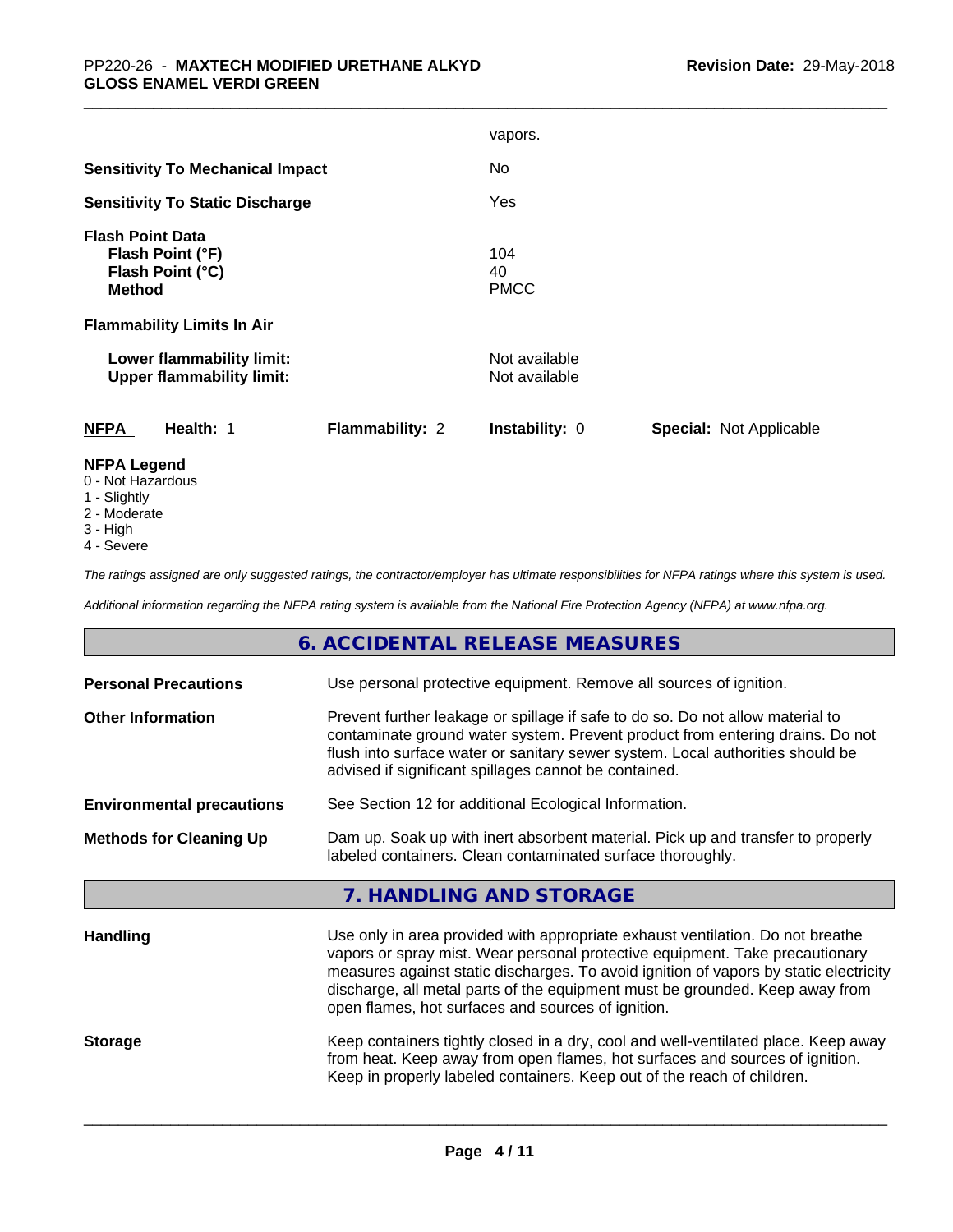**DANGER** - Rags, steel wool or waste soaked with this product may spontaneously catch fire if improperly discarded. Immediately after use, place rags, steel wool or waste in a sealed water-filled metal container.

**Incompatible Materials** Incompatible with strong acids and bases and strong oxidizing agents.

# **8. EXPOSURE CONTROLS / PERSONAL PROTECTION**

#### **Exposure Limits**

| <b>Chemical name</b> | <b>ACGIH TLV</b>         | <b>OSHA PEL</b>                                         |
|----------------------|--------------------------|---------------------------------------------------------|
| Stoddard solvent     | 100 ppm - TWA            | 500 ppm - TWA<br>2900 mg/m <sup>3</sup> - TWA           |
| Kaolin               | $2 \text{ mg/m}^3$ - TWA | 15 mg/m <sup>3</sup> - TWA<br>5 mg/m <sup>3</sup> - TWA |
| Limestone            | N/E                      | 15 mg/m $3$ - TWA<br>5 mg/m <sup>3</sup> - TWA          |
| Titanium dioxide     | 10 mg/m $3$ - TWA        | 15 mg/m $3$ - TWA                                       |
| Ethyl benzene        | 20 ppm - TWA             | 100 ppm - TWA<br>435 mg/m <sup>3</sup> - TWA            |

#### **Legend**

ACGIH - American Conference of Governmental Industrial Hygienists Exposure Limits OSHA - Occupational Safety & Health Administration Exposure Limits N/E - Not Established

**Engineering Measures** Ensure adequate ventilation, especially in confined areas.

**Personal Protective Equipment**

| <b>Eye/Face Protection</b><br><b>Skin Protection</b><br><b>Respiratory Protection</b> | Safety glasses with side-shields.<br>Long sleeved clothing. Protective gloves.<br>In operations where exposure limits are exceeded, use a NIOSH approved<br>respirator that has been selected by a technically qualified person for the specific<br>work conditions. When spraying the product or applying in confined areas, wear a<br>NIOSH approved respirator specified for paint spray or organic vapors. |
|---------------------------------------------------------------------------------------|----------------------------------------------------------------------------------------------------------------------------------------------------------------------------------------------------------------------------------------------------------------------------------------------------------------------------------------------------------------------------------------------------------------|
| <b>Hygiene Measures</b>                                                               | Avoid contact with skin, eyes and clothing. Remove and wash contaminated<br>clothing before re-use. Wash thoroughly after handling. When using do not eat,<br>drink or smoke.                                                                                                                                                                                                                                  |

# **9. PHYSICAL AND CHEMICAL PROPERTIES**

**Appearance** liquid **Density (Ibs/gal)** 8.75 - 8.85 **Specific Gravity** 1.04 - 1.06

**Odor** solvent **Odor Threshold** No information available **pH** No information available **Viscosity (cps)** No information available **Solubility(ies)** No information available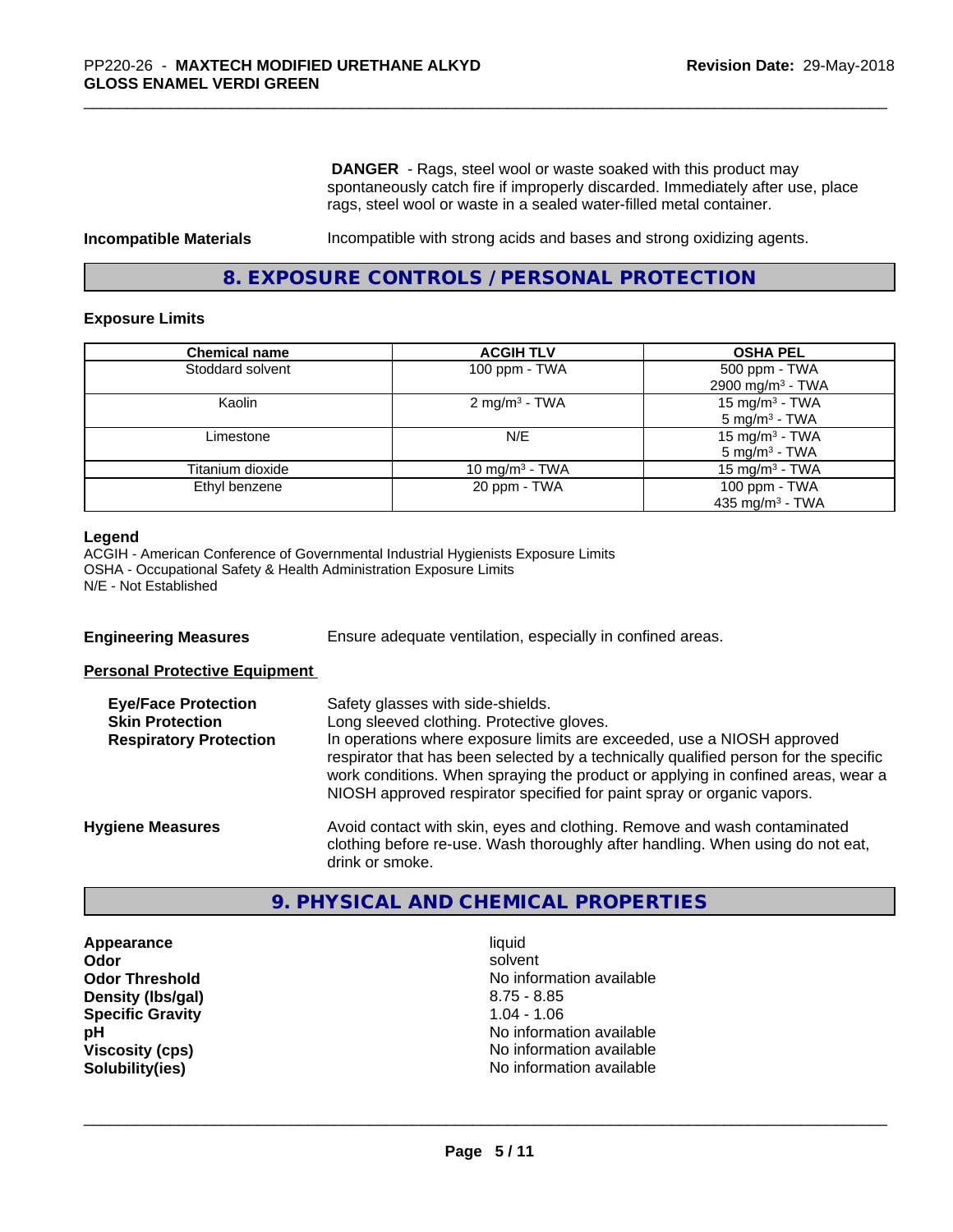**Water solubility**<br> **Evaporation Rate**<br> **Evaporation Rate**<br> **Evaporation Rate Vapor** pressure @20 °C (kPa) **Vapor density**<br> **We Solids**<br>
We Solid Wit, % Solids
and Notice 25 and Notice 25 and Note 265 - 75 Wt. % Solids **Vol. % Solids** 50 - 60 **Wt. % Volatiles** 25 - 35 **Vol. % Volatiles** 40 - 50 **VOC Regulatory Limit (g/L)** <340 **Boiling Point (°F)** 279 **Boiling Point (°C)** 137 **Freezing Point (°F)** No information available **Freezing Point (°C)**<br> **Flash Point (°F)**<br> **Flash Point (°F)**<br> **Point (°F)**<br> **Point (°F)**<br> **Point (°F)**<br> **Point (°F) Flash Point (°F) Flash Point (°C)** 40 **Method** PMCC **Flammability (solid, gas)** Not applicable **Upper flammability limit:** No information available **Lower flammability limit:** No information available **Autoignition Temperature (°F)** No information available **Autoignition Temperature (°C)** No information available **Decomposition Temperature (°F)** No information available **Decomposition Temperature (°C)** No information available **Partition coefficient** No information available

No information available<br>No information available

# **10. STABILITY AND REACTIVITY**

| <b>Reactivity</b>                       | Not Applicable                                                                           |
|-----------------------------------------|------------------------------------------------------------------------------------------|
| <b>Chemical Stability</b>               | Stable under normal conditions. Hazardous polymerisation<br>does not occur.              |
| <b>Conditions to avoid</b>              | Keep away from open flames, hot surfaces, static<br>electricity and sources of ignition. |
| <b>Incompatible Materials</b>           | Incompatible with strong acids and bases and strong<br>oxidizing agents.                 |
| <b>Hazardous Decomposition Products</b> | Thermal decomposition can lead to release of irritating<br>gases and vapors.             |
| Possibility of hazardous reactions      | None under normal conditions of use.                                                     |

**11. TOXICOLOGICAL INFORMATION**

# **Product Information**

# **Information on likely routes of exposure**

**Principal Routes of Exposure** Eye contact, skin contact and inhalation.

**Acute Toxicity**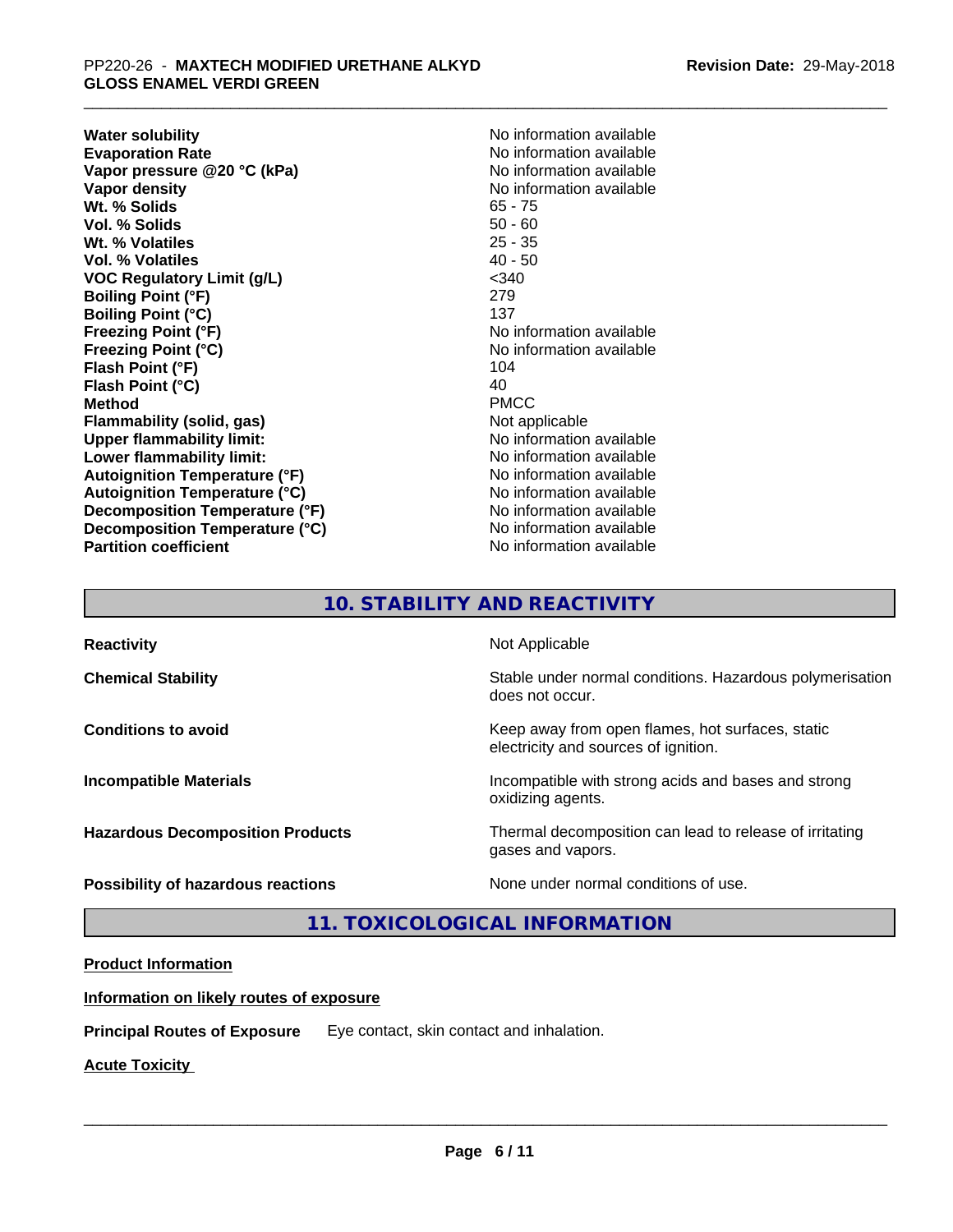| <b>Product Information</b>      | Repeated or prolonged exposure to organic solvents may lead to permanent brain<br>and nervous system damage. Intentional misuse by deliberately concentrating and<br>inhaling vapors may be harmful or fatal.                        |
|---------------------------------|--------------------------------------------------------------------------------------------------------------------------------------------------------------------------------------------------------------------------------------|
|                                 | Symptoms related to the physical, chemical and toxicological characteristics                                                                                                                                                         |
| <b>Symptoms</b>                 | No information available.                                                                                                                                                                                                            |
|                                 | Delayed and immediate effects as well as chronic effects from short and long-term exposure                                                                                                                                           |
| Eye contact                     | Contact with eyes may cause irritation.                                                                                                                                                                                              |
| <b>Skin contact</b>             | May cause skin irritation and/or dermatitis. Prolonged skin contact may defat the<br>skin and produce dermatitis.                                                                                                                    |
| Ingestion                       | Ingestion may cause irritation to mucous membranes. Small amounts of this<br>product aspirated into the respiratory system during ingestion or vomiting may<br>cause mild to severe pulmonary injury, possibly progressing to death. |
| <b>Inhalation</b>               | High vapor / aerosol concentrations are irritating to the eyes, nose, throat and<br>lungs and may cause headaches, dizziness, drowsiness, unconsciousness, and<br>other central nervous system effects.                              |
| <b>Sensitization</b>            | May cause an allergic skin reaction.                                                                                                                                                                                                 |
| <b>Neurological Effects</b>     | No information available.                                                                                                                                                                                                            |
| <b>Mutagenic Effects</b>        | No information available.                                                                                                                                                                                                            |
| <b>Reproductive Effects</b>     | No information available.                                                                                                                                                                                                            |
| <b>Developmental Effects</b>    | No information available.                                                                                                                                                                                                            |
| <b>Target organ effects</b>     | No information available.                                                                                                                                                                                                            |
| <b>STOT - repeated exposure</b> | No information available.                                                                                                                                                                                                            |
| <b>STOT - single exposure</b>   | No information available.                                                                                                                                                                                                            |
| Other adverse effects           | No information available.                                                                                                                                                                                                            |
| <b>Aspiration Hazard</b>        | May be harmful if swallowed and enters airways. Small amounts of this product<br>aspirated into the respiratory system during ingestion or vomiting may cause mild<br>to severe pulmonary injury, possibly progressing to death.     |

#### **Numerical measures of toxicity**

# **Component Information**

#### **Acute Toxicity**

Stoddard solvent LD50 Oral: > 5,000 mg/kg (Rat) LD50 Dermal: > 3160 mg/kg (Rabbit) LC50 Inhalation (Vapor): > 6.1 mg/L (Rat) Kaolin LD50 Oral: > 5000 mg/kg (Rat) Titanium dioxide LD50 Oral: > 10000 mg/kg (Rat) Methyl ethyl ketoxime LD50 Oral: 930 mg/kg (Rat) LD50 Dermal: 200 µL/kg (Rabbit) LC50 Inhalation (Vapor): > 4.8 mg/L (Rat) Ethyl benzene \_\_\_\_\_\_\_\_\_\_\_\_\_\_\_\_\_\_\_\_\_\_\_\_\_\_\_\_\_\_\_\_\_\_\_\_\_\_\_\_\_\_\_\_\_\_\_\_\_\_\_\_\_\_\_\_\_\_\_\_\_\_\_\_\_\_\_\_\_\_\_\_\_\_\_\_\_\_\_\_\_\_\_\_\_\_\_\_\_\_\_\_\_ LD50 Oral: mg/kg (Rat)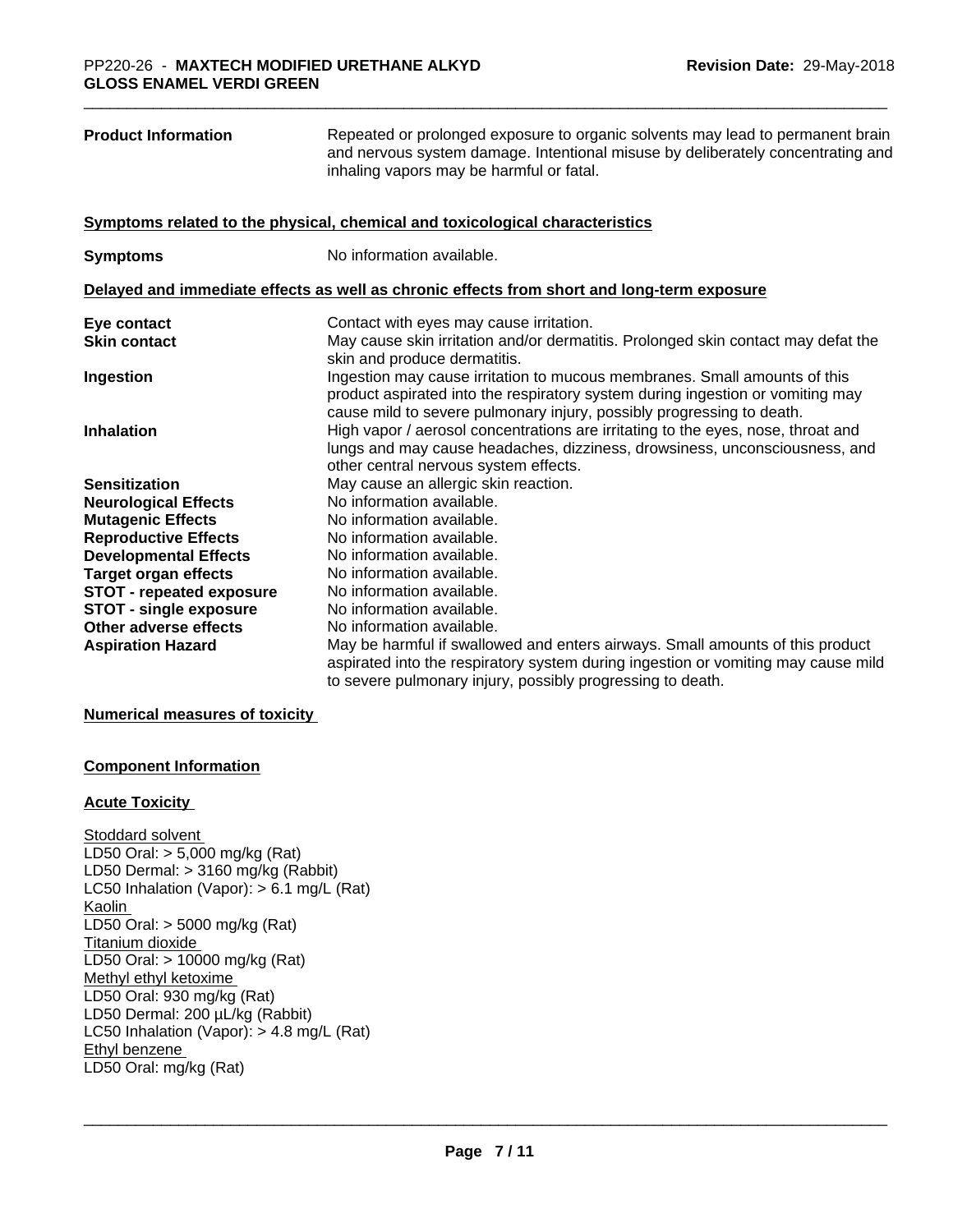LD50 Dermal: > mg/kg (Rabbit) LC50 Inhalation (Vapor): mg/m<sup>3</sup> (Rat, 2 hr.)

## **Carcinogenicity**

*The information below indicateswhether each agency has listed any ingredient as a carcinogen:.*

| <b>Chemical name</b>         | <b>IARC</b>         | <b>NTP</b> | <b>OSHA</b> |
|------------------------------|---------------------|------------|-------------|
|                              | 2B - Possible Human |            | Listed      |
| Titanium dioxide             | Carcinogen          |            |             |
|                              | 2B - Possible Human |            | Listed      |
| Cobalt bis(2-ethylhexanoate) | Carcinogen          |            |             |
|                              | 2B - Possible Human |            | Listed      |
| Ethyl benzene                | Carcinogen          |            |             |

• Although IARC has classified titanium dioxide as possibly carcinogenic to humans (2B), their summary concludes: "No significant exposure to titanium dioxide is thought to occur during the use of products in which titanium dioxide is bound to other materials, such as paint."

• Cobalt and cobalt compounds are listed as possible human carcinogens by IARC (2B). However, there is inadequate evidence of the carcinogenicity of cobalt and cobalt compounds in humans.

#### **Legend**

IARC - International Agency for Research on Cancer NTP - National Toxicity Program OSHA - Occupational Safety & Health Administration

# **12. ECOLOGICAL INFORMATION**

# **Ecotoxicity Effects**

The environmental impact of this product has not been fully investigated.

# **Product Information**

### **Acute Toxicity to Fish**

No information available

#### **Acute Toxicity to Aquatic Invertebrates**

No information available

## **Acute Toxicity to Aquatic Plants**

No information available

#### **Persistence / Degradability**

No information available.

#### **Bioaccumulation**

No information available.

#### **Mobility in Environmental Media**

No information available.

#### **Ozone**

No information available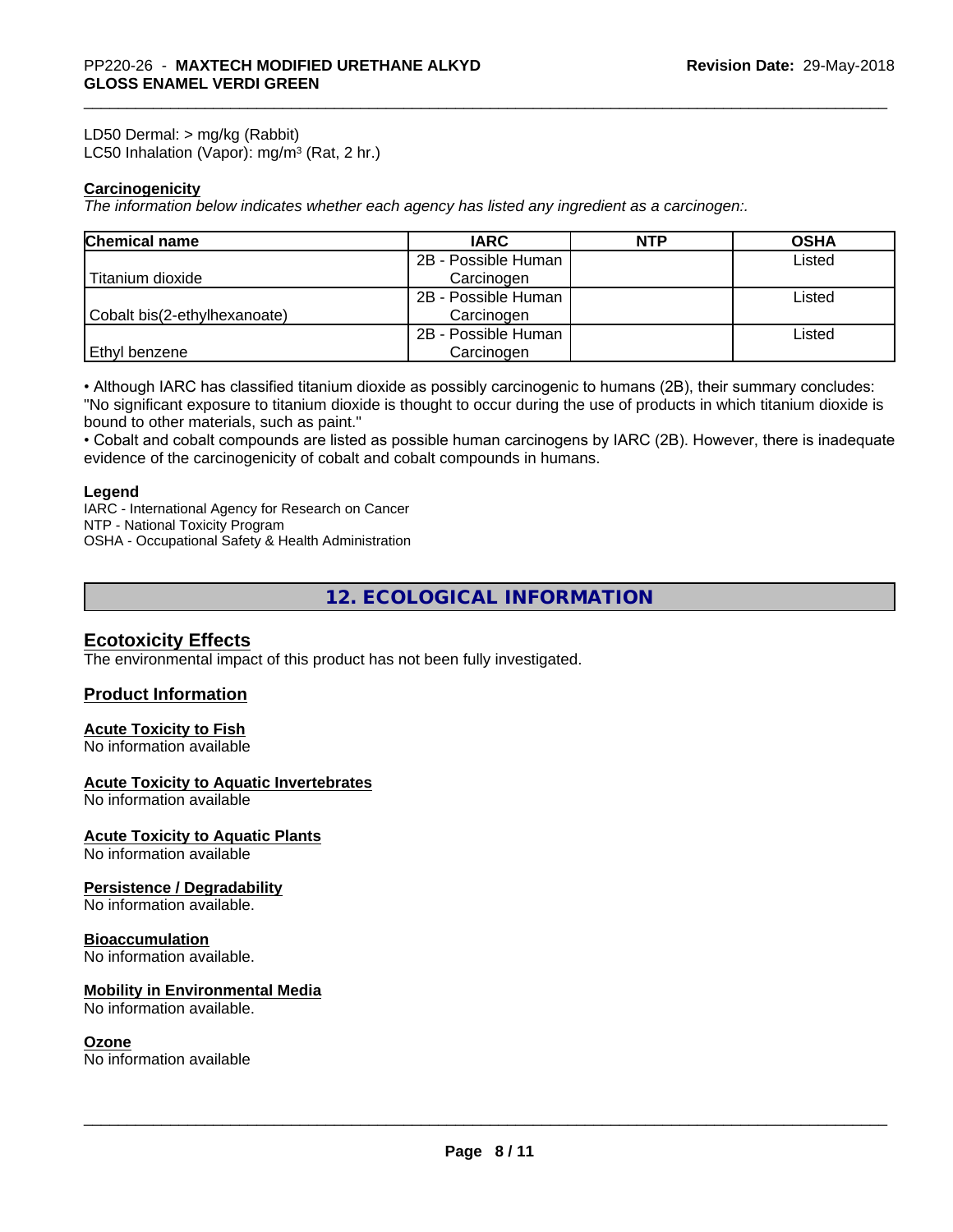# **Component Information**

#### **Acute Toxicity to Fish**

Titanium dioxide  $LC50:$  > 1000 mg/L (Fathead Minnow - 96 hr.) Methyl ethyl ketoxime LC50: 48 mg/L (Bluegill sunfish - 96 hr.) Ethyl benzene LC50: 12.1 mg/L (Fathead Minnow - 96 hr.)

#### **Acute Toxicity to Aquatic Invertebrates**

Methyl ethyl ketoxime EC50: 750 mg/L (Daphnia magna - 48 hr.) Ethyl benzene EC50: 1.8 mg/L (Daphnia magna - 48 hr.)

#### **Acute Toxicity to Aquatic Plants**

Ethyl benzene EC50: 4.6 mg/L (Green algae (Scenedesmus subspicatus), 72 hrs.)

|                                | 13. DISPOSAL CONSIDERATIONS                                                                                                                                                                                               |
|--------------------------------|---------------------------------------------------------------------------------------------------------------------------------------------------------------------------------------------------------------------------|
| <b>Waste Disposal Method</b>   | Dispose of in accordance with federal, state, and local regulations. Local<br>requirements may vary, consult your sanitation department or state-designated<br>environmental protection agency for more disposal options. |
| <b>Empty Container Warning</b> | Emptied containers may retain product residue. Follow label warnings even after<br>container is emptied. Residual vapors may explode on ignition.                                                                         |

**14. TRANSPORT INFORMATION**

| <b>DOT</b>                  |                                                            |
|-----------------------------|------------------------------------------------------------|
| <b>Proper Shipping Name</b> | <b>PAINT</b>                                               |
| <b>Hazard class</b>         |                                                            |
| UN-No.                      | UN1263                                                     |
| <b>Packing Group</b>        | Ш                                                          |
| <b>Description</b>          | UN1263, PAINT, 3, III, Marine Pollutant (Stoddard solvent) |

In the US this material may be reclassified as a Combustible Liquid and is not regulated in containers of less than 119 gallons (450 liters) via surface transportation (refer to 49CFR173.120(b)(2) for further information).

| IMDG / IMO       | Contact the preparer for further information. |
|------------------|-----------------------------------------------|
| <b>ICAO/IATA</b> | Contact the preparer for further information. |

# **15. REGULATORY INFORMATION**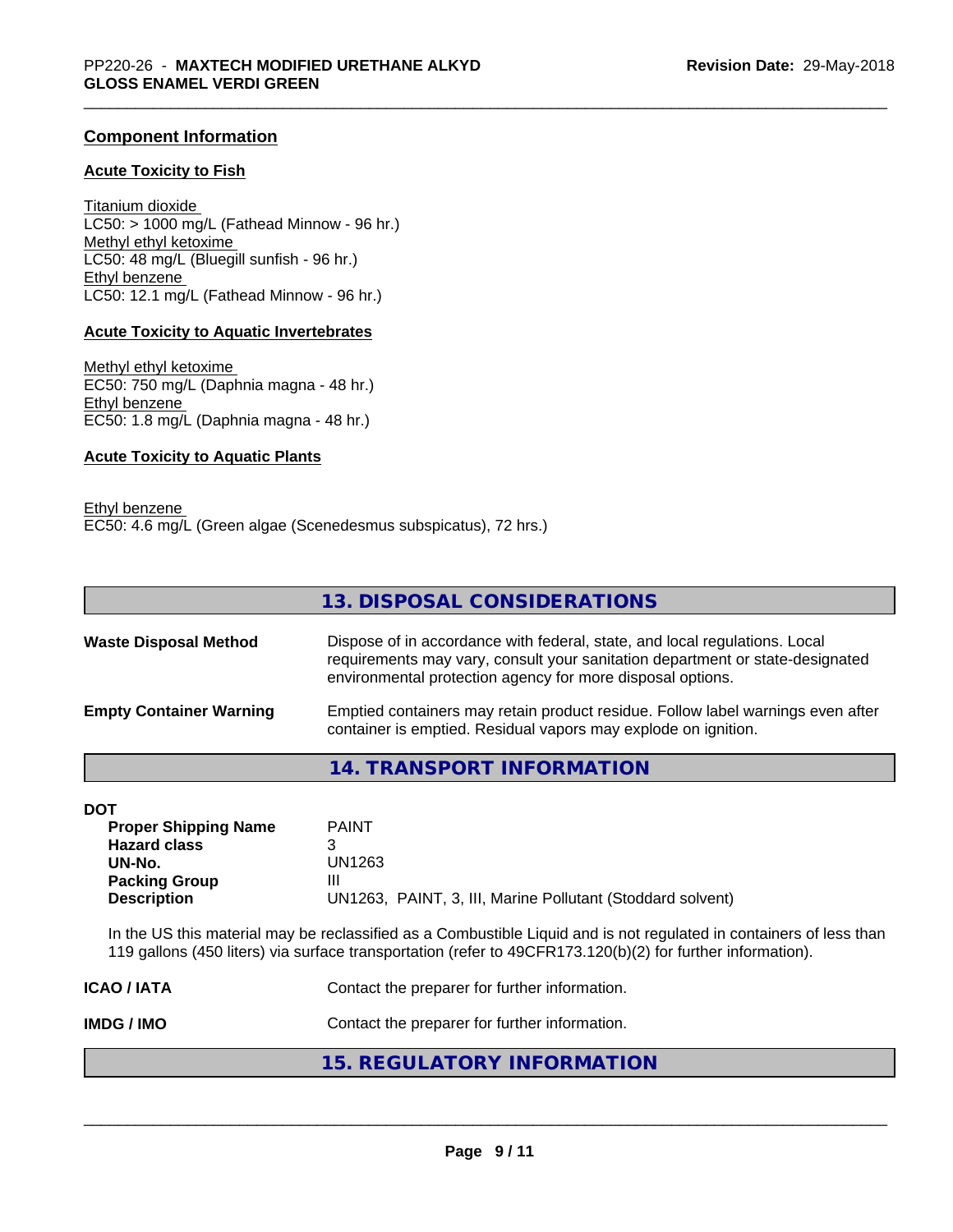## **International Inventories**

| <b>TSCA: United States</b> | Yes - All components are listed or exempt. |
|----------------------------|--------------------------------------------|
| <b>DSL: Canada</b>         | Yes - All components are listed or exempt. |

# **Federal Regulations**

#### **SARA 311/312 hazardous categorization**

| Acute health hazard               | Yes |  |
|-----------------------------------|-----|--|
| Chronic Health Hazard             | Yes |  |
| Fire hazard                       | Yes |  |
| Sudden release of pressure hazard | Nο  |  |
| Reactive Hazard                   | N٥  |  |

#### **SARA 313**

Section 313 of Title III of the Superfund Amendments and Reauthorization Act of 1986 (SARA). This product contains a chemical or chemicals which are subject to the reporting requirements of the Act and Title 40 of the Code of Federal Regulations, Part 372:

| <b>Chemical name</b> | CAS No.  | Weight-% | <b>CERCLA/SARA 313</b>     |
|----------------------|----------|----------|----------------------------|
|                      |          |          | (de minimis concentration) |
| Ethyl benzene        | 100-41-4 | ∪.⊾      |                            |

#### **Clean Air Act,Section 112 Hazardous Air Pollutants (HAPs) (see 40 CFR 61)**

This product contains the following HAPs:

| <b>Chemical name</b> | CAS No.        | Weight-% | <b>Hazardous Air Pollutant</b> |
|----------------------|----------------|----------|--------------------------------|
| Ethyl benzene        | $100 - 41 - 4$ | 0.5      | (HAP)<br>Listed                |
|                      |                |          |                                |

### **US State Regulations**

## **California Proposition 65**

**AN** WARNING: Cancer and Reproductive Harm– www.P65warnings.ca.gov

## **State Right-to-Know**

| <b>Chemical name</b> | <b>Massachusetts</b> | <b>New Jersey</b> | Pennsylvania |
|----------------------|----------------------|-------------------|--------------|
| Stoddard solvent     |                      |                   |              |
| Kaolin               |                      |                   |              |
| _imestone            |                      |                   |              |

# **Legend**

X - Listed

# **16. OTHER INFORMATION**